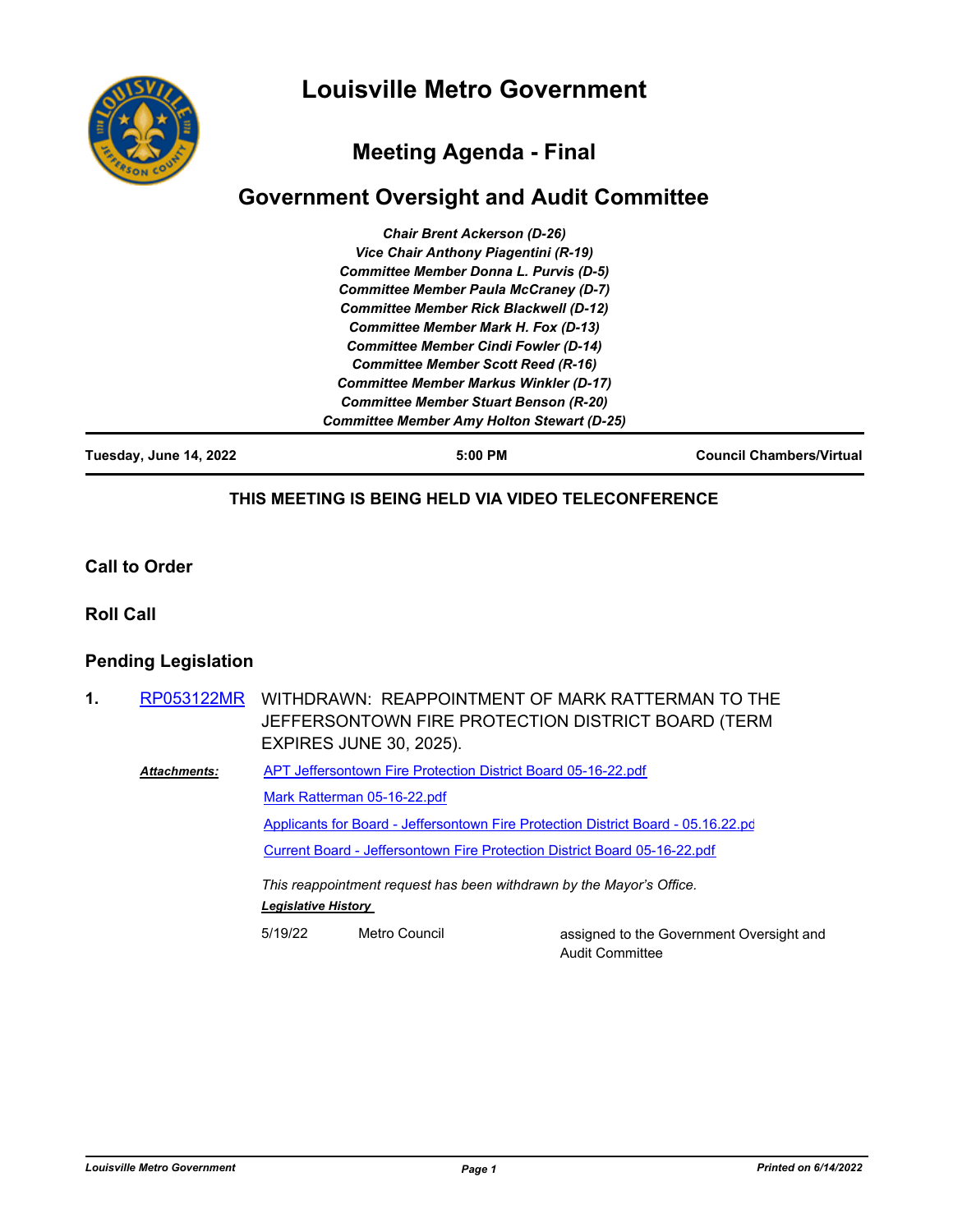| 2. | AP061422CD<br><u>B</u>                                                                                                               | APPOINTMENT OF COL. DETRICK BRISCOE TO THE DEPUTY<br>SHERIFF MERIT BOARD (TERM EXPIRES JUNE 13, 2023). |                                                                                                                      |                                                                    |  |
|----|--------------------------------------------------------------------------------------------------------------------------------------|--------------------------------------------------------------------------------------------------------|----------------------------------------------------------------------------------------------------------------------|--------------------------------------------------------------------|--|
|    | <b>Attachments:</b>                                                                                                                  | <b>APT Deputy Sheriff Merit Board 06-06-22.pdf</b>                                                     |                                                                                                                      |                                                                    |  |
|    |                                                                                                                                      |                                                                                                        | Col. Detrick Briscoe 06.06.22.pdf                                                                                    |                                                                    |  |
|    |                                                                                                                                      | Applicants for Board - Deputy Sheriff Merit Board 06.06.22.pdf                                         |                                                                                                                      |                                                                    |  |
|    |                                                                                                                                      | <b>Current Board - Deputy Sheriff Merit Board 06.06.22.pdf</b>                                         |                                                                                                                      |                                                                    |  |
|    |                                                                                                                                      | <b>Legislative History</b>                                                                             |                                                                                                                      |                                                                    |  |
|    |                                                                                                                                      | 6/9/22                                                                                                 | Metro Council                                                                                                        | assigned to the Government Oversight and<br><b>Audit Committee</b> |  |
| 3. | APPOINTMENT OF DAVID BECK TO THE COMMISSION ON PUBLIC<br>AP061422DB<br><u>K</u><br>ART (COPA) BOARD (TERM EXPIRES OCTOBER 15, 2025). |                                                                                                        |                                                                                                                      |                                                                    |  |
|    | <u> Attachments:</u>                                                                                                                 | APT Commission on Public Art (COPA) 06-06-22.pdf                                                       |                                                                                                                      |                                                                    |  |
|    |                                                                                                                                      | David Beck 06.06.22.pdf                                                                                |                                                                                                                      |                                                                    |  |
|    |                                                                                                                                      | Applicants for Commission on Public Art (COPA) 06.06.22.pdf                                            |                                                                                                                      |                                                                    |  |
|    |                                                                                                                                      | Current Commission on Public Art (COPA) 06.06.22.pdf                                                   |                                                                                                                      |                                                                    |  |
|    |                                                                                                                                      | <b>Legislative History</b>                                                                             |                                                                                                                      |                                                                    |  |
|    |                                                                                                                                      | 6/9/22                                                                                                 | Metro Council                                                                                                        | assigned to the Government Oversight and<br><b>Audit Committee</b> |  |
|    | AP061422AR<br>APPOINTMENT OF ALISIA RICHARDSON TO THE CODE                                                                           |                                                                                                        |                                                                                                                      |                                                                    |  |
| 4. |                                                                                                                                      |                                                                                                        |                                                                                                                      |                                                                    |  |
|    |                                                                                                                                      |                                                                                                        |                                                                                                                      | ENFORCEMENT BOARD (TERM EXPIRES FEBRUARY 9, 2025).                 |  |
|    | <b>Attachments:</b>                                                                                                                  |                                                                                                        | <b>APT Code Enforcement Board 06-06-22.pdf</b>                                                                       |                                                                    |  |
|    |                                                                                                                                      |                                                                                                        | Alisia Richardson 06.06.22.pdf                                                                                       |                                                                    |  |
|    |                                                                                                                                      |                                                                                                        | Applicants for Board - Code Enforcement Board 06.06.22 AR.pdf<br>Current Board - Code Enforcement Board 06.06.22.pdf |                                                                    |  |
|    |                                                                                                                                      |                                                                                                        |                                                                                                                      |                                                                    |  |
|    |                                                                                                                                      | <b>Legislative History</b><br>6/9/22                                                                   | <b>Metro Council</b>                                                                                                 | assigned to the Government Oversight and                           |  |
| 5. | AP061422CW                                                                                                                           |                                                                                                        | APPOINTMENT OF CHRIS WANTLAND TO THE CODE                                                                            | <b>Audit Committee</b>                                             |  |
|    |                                                                                                                                      |                                                                                                        |                                                                                                                      | ENFORCEMENT BOARD (TERM EXPIRES FEBRUARY 9, 2025).                 |  |
|    | <b>Attachments:</b>                                                                                                                  |                                                                                                        | APT Code Enforcement Board 06-06-22.pdf                                                                              |                                                                    |  |
|    |                                                                                                                                      |                                                                                                        | Chris Wantland 06.06.22.pdf                                                                                          |                                                                    |  |
|    |                                                                                                                                      |                                                                                                        | Applicants for Board - Code Enforcement Board 06.06.22 CW.pdf<br>Current Board - Code Enforcement Board 06.06.22.pdf |                                                                    |  |
|    |                                                                                                                                      |                                                                                                        |                                                                                                                      |                                                                    |  |
|    |                                                                                                                                      | <b>Legislative History</b><br>6/9/22                                                                   | <b>Metro Council</b>                                                                                                 | assigned to the Government Oversight and                           |  |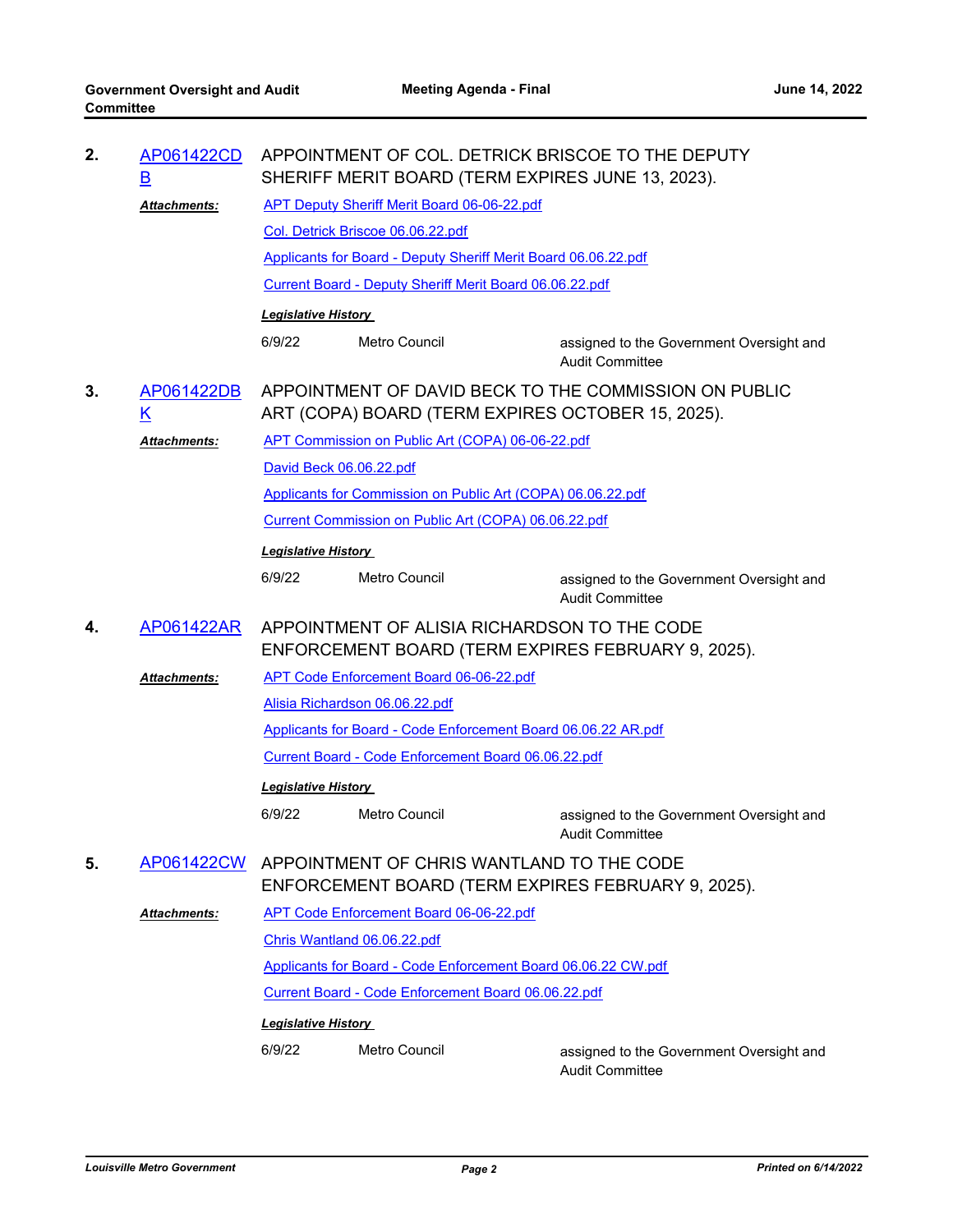| 6. | AP061422MR          | APPOINTMENT OF MARTY RUBY TO THE POLICE MERIT BOARD<br>(TERM EXPIRES JUNE 1, 2026).                      |                                                           |                                                                    |  |  |
|----|---------------------|----------------------------------------------------------------------------------------------------------|-----------------------------------------------------------|--------------------------------------------------------------------|--|--|
|    | Attachments:        | <b>APT Police Merit Board 06-06-22.pdf</b>                                                               |                                                           |                                                                    |  |  |
|    |                     | Marty Ruby 06-06-22.pdf                                                                                  |                                                           |                                                                    |  |  |
|    |                     |                                                                                                          | Applicants for Board - Police Merit Board 06.06.22 MR.pdf |                                                                    |  |  |
|    |                     | Current Board - Police Merit Board 06.06.22.pdf                                                          |                                                           |                                                                    |  |  |
|    |                     | <b>Legislative History</b>                                                                               |                                                           |                                                                    |  |  |
|    |                     | 6/9/22                                                                                                   | Metro Council                                             | assigned to the Government Oversight and<br><b>Audit Committee</b> |  |  |
| 7. | RP061422SA          | REAPPOINTMENT OF DR. SHERRYL ANDERSON TO THE POLICE<br>MERIT BOARD (TERM EXPIRES JUNE 1, 2026).          |                                                           |                                                                    |  |  |
|    | <b>Attachments:</b> |                                                                                                          | APT Police Merit Board 06-06-22.pdf                       |                                                                    |  |  |
|    |                     |                                                                                                          | Dr. Sherryl Anderson 06.06.22.pdf                         |                                                                    |  |  |
|    |                     | Applicants for Board - Police Merit Board 06.06.22 DSA.pdf                                               |                                                           |                                                                    |  |  |
|    |                     | Current Board - Police Merit Board 06.06.22 SA.pdf                                                       |                                                           |                                                                    |  |  |
|    |                     | <b>Legislative History</b>                                                                               |                                                           |                                                                    |  |  |
|    |                     | 6/9/22                                                                                                   | <b>Metro Council</b>                                      | assigned to the Government Oversight and<br><b>Audit Committee</b> |  |  |
| 8. | RP061422LH          | REAPPOINTMENT OF LULA HOWARD TO THE BOARD OF ZONING<br>ADJUSTMENT (TERM EXPIRES JUNE 30, 2025).          |                                                           |                                                                    |  |  |
|    | <b>Attachments:</b> | APT Board of Zoning Adjustment 06-06-22.pdf                                                              |                                                           |                                                                    |  |  |
|    |                     | Lula Howard 06.06.22.pdf                                                                                 |                                                           |                                                                    |  |  |
|    |                     | Applicants for Board of Zoning Adjustment 06.06.22.pdf                                                   |                                                           |                                                                    |  |  |
|    |                     | Current - Board of Zoning Adjustment 06.06.22.pdf                                                        |                                                           |                                                                    |  |  |
|    |                     | <b>Legislative History</b>                                                                               |                                                           |                                                                    |  |  |
|    |                     | 6/9/22                                                                                                   | Metro Council                                             | assigned to the Government Oversight and<br>Audit Committee        |  |  |
| 9. | RP061422M<br>W      | REAPPOINTMENT OF MARITA WILLIS TO THE METROPOLITAN<br>SEWER DISTRICT BOARD (TERM EXPIRES JUNE 30, 2025). |                                                           |                                                                    |  |  |
|    | Attachments:        | APT Metropolitan Sewer District (MSD) Board 06-06-22.pdf                                                 |                                                           |                                                                    |  |  |
|    |                     | Marita Willis 06.06.22.pdf                                                                               |                                                           |                                                                    |  |  |
|    |                     | Applicants for Board - Metropolitan Sewer District Board 06.06.22.pdf                                    |                                                           |                                                                    |  |  |
|    |                     | Current Board - Metropolitan Sewer District Board 06.06.22.pdf                                           |                                                           |                                                                    |  |  |
|    |                     | <b>Legislative History</b>                                                                               |                                                           |                                                                    |  |  |
|    |                     | 6/9/22                                                                                                   | Metro Council                                             | assigned to the Government Oversight and<br><b>Audit Committee</b> |  |  |